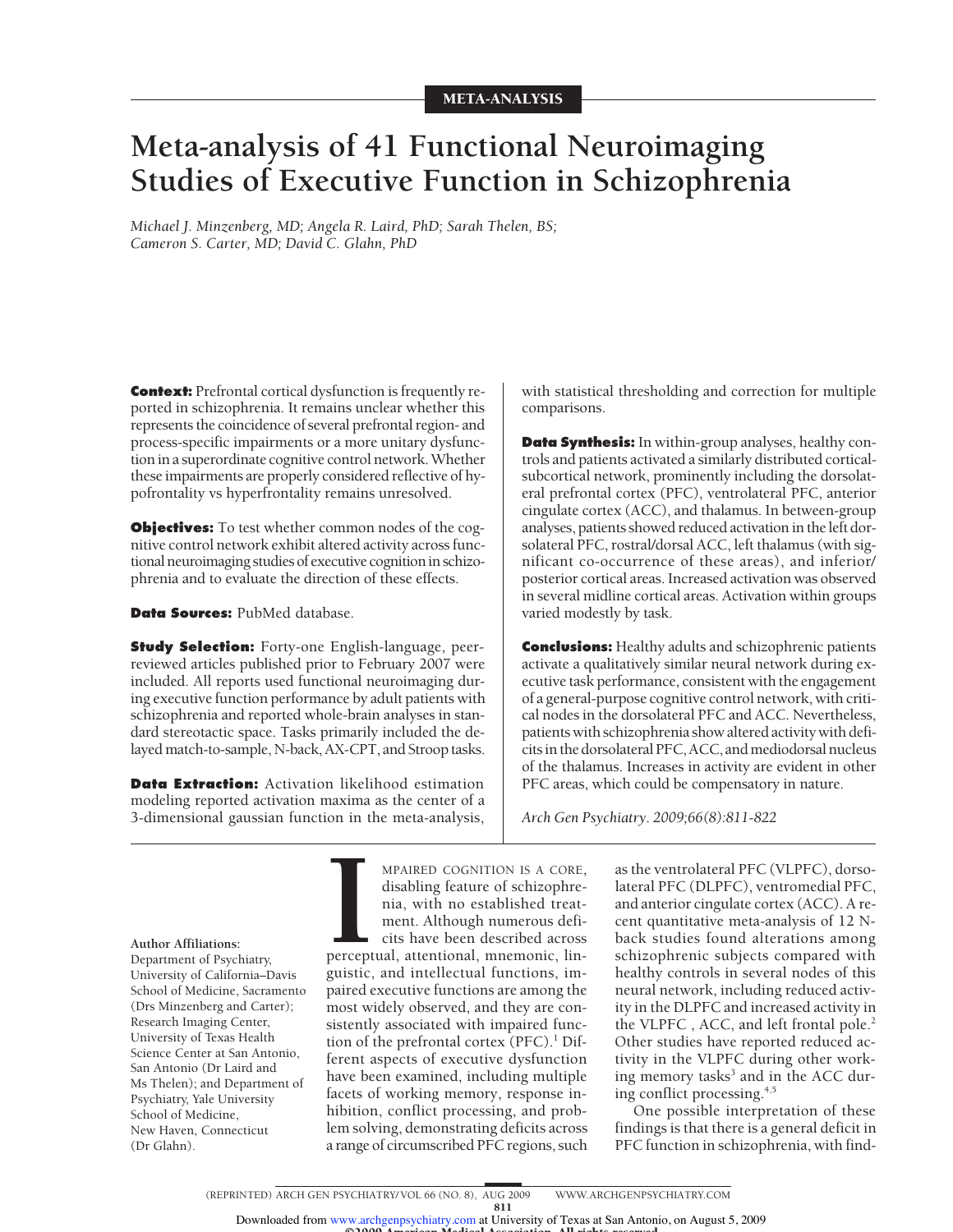ings in a given task reflecting a distinct underlying circuitry that supports each particular function, eg, the VLPFC for working memory maintenance, the DLPFC for working memory manipulation or interference control, and the frontopolar cortex for response inhibition. Alternatively, there could be a set of regions that show impaired function in schizophrenia across a range of tasks and other areas with preserved or compensatory function. One hypothesis suggests that there is impaired DLPFC activity in the presence of an intact VLPFC.<sup>6</sup> Together with reports of selective loss of neuropil in dorsal vs ventral regions of the PFC, this hypothesis might imply some subregion specificity to frontal dysfunction, ie, the DLPFC is impaired while the VLPFC is not. An influential model of PFC function assigns the dorsolateral regions a critical superordinate role in regulating cognitive control.7 According to this model, the DLPFC maintains the context or task set to ensure accurate and flexible performance during higher-level cognition, while medial frontal regions (eg, the ACC) support dynamic adjustments in control in concert with the DLPFC.8,9 According to this view, dysfunction in general-purpose, highlevel cognitive control functions of the dorsolateral and medial PFC could result in a wide range of deficits in different executive functions in schizophrenia.

In this article, we use meta-analysis to test whether the various executive function deficits observed across functional neuroimaging studies in schizophrenia represent the coincidence of several PFC subregion- and taskspecific dysfunctions or a more unitary dysfunction of a general-purpose, DLPFC/ACC-based cognitive control network. In this context, the meta-analytic approach is uniquely valuable, as it allows us to test a research problem that is not easily addressed in a single study; to overcome equivocation or inconsistencies in an existing literature; and to provide the reader with the landscape of a research domain, which in contemporary biomedical research may be more highly valued than the results of an individual study.10 Activation likelihood estimation (ALE) is a meta-analytic tool that models 3-dimensional coordinates (from reported activations in a standard space) as the center of a 3-dimensional gaussian distribution.11 This obviates the need for raw data and thus increases the potential set of studies subject to metaanalysis and whole-brain analyses corrected for multiple comparisons.11 Activation likelihood estimation has been implemented to address a variety of research questions in both healthy subjects and clinical samples.<sup>12</sup>

We used ALE to test the largest sample to date of studies of PFC-dependent executive cognition in schizophrenia. We hypothesized that, across a range of discrete PFCdependent executive tasks, schizophrenic patients would show a deficit in a general-purpose DLPFC/ACC control/ conflict-processing system. In contrast, if schizophrenia is the expression of multiple "hits" against a number of distinct component executive functions, it would be difficult to detect robust between-group differences when these varied executive function studies are integrated in a single analysis. Relatively distinct task-dependent patterns of activation should be observed within tests of these functions and not across different executive functions.

# METHODS

# **STUDY SELECTION**

A PubMed literature search was performed to identify Englishlanguage, peer-reviewed studies that investigated executive function in schizophrenic patients and healthy control subjects using functional magnetic resonance imaging or positron emission tomography. Executive functions can be defined as processes necessary to control or regulate other cognitive processes in the service of goal-directed behavior. The term *cognitive control* is often used to describe executive functions to emphasize the regulatory component of this aspect of information processing. For this analysis, we searched for studies that used task paradigms that are typically associated with executive functions or cognitive control. These included delayed match-tosample or delayed response (including Sternberg item recognition), go/no-go (including AX-CPT), mental arithmetic, N-back, oddball, sequence recall, Stroop, Wisconsin Card Sort, and word generation tasks. Studies that did not report results as 3-dimensional coordinates in standard stereotactic space or that reported only data from individual subjects or deactivations were excluded. Forty-one studies published prior to February 2007 met these criteria (**Table 1**).3,5,13-51 Study design features are indicated in Table 1, including clinical characteristics like illness duration and symptom severity; sex ratio among the patient group; medication status; block vs event-related design; and performance-matched vs nonmatched groups for analysis. From this group of studies, coordinate results of withingroup activations and between-group differences were divided into 4 groups: activations in schizophrenic patients, activations in normal control subjects, increases in schizophrenic patients relative to controls, and increases in controls relative to schizophrenic patients. To evaluate potential task-specific patterns of activation, we also repeated the within-group analyses in an identical manner but with the subsets of studies segregated by task type.

## **ACTIVATION LIKELIHOOD ESTIMATION**

Activation likelihood estimation meta-analysis was conducted.11,52 All data processing was performed in the BrainMap environment.<sup>53,54</sup> On insertion into the database, the spatial normalization template of each article was noted and the coordinates were automatically transformed to allow analysis relative to a single template.<sup>55</sup> Coordinates were converted using the icbm2tal transformation,<sup>56</sup> which has shown to provide improved fit over the mni2tal transformation.<sup>57</sup> Included foci were smoothed with a full-width at half-maximum of 12 mm, and the ALE statistic was computed for every voxel in the brain. Separate ALE maps were created for each of the 4 types of statistical comparisons. Statistical significance was determined using a permutation test of randomly generated foci, corrected for multiple comparisons. Five thousand permutations were computed using the same full-width at half-maximum value and the same number of foci used in computing ALE values. The final ALE maps were thresholded at  $P$  < .05 (false discovery rate–corrected) with an extent threshold greater than 400 mm3 and overlaid onto a template generated by spatially normalizing the International Consortium for Brain Mapping template to Talairach space.<sup>58</sup>

# **FRACTIONAL SIMILARITY NETWORK ANALYSIS**

To expand on our basic meta-analysis and to determine if specific brain regions co-occur frequently across studies, fractional similarity network analysis was used.<sup>59</sup> Fractional similarity network analysis identifies subordinate networks within

Downloaded from www.archgenpsychiatry.com at University of Texas at San Antonio, on August 5, 2009

©2009 American Medical Association. All rights reserved.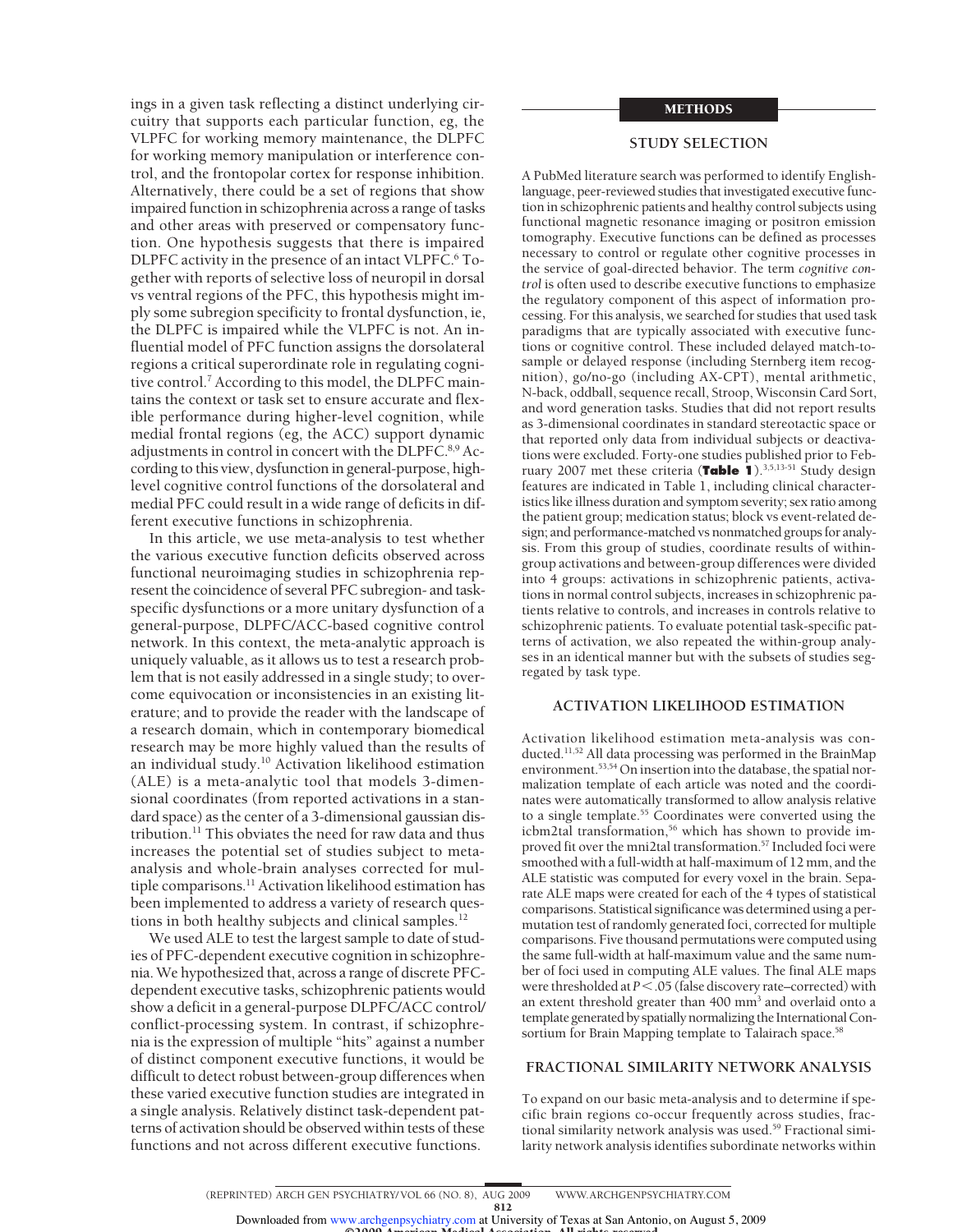|                                             |                                         | Sample Size, No.              |                |                   | Mean, y                       |                                          |                                                                                          |                               |                               |                               |
|---------------------------------------------|-----------------------------------------|-------------------------------|----------------|-------------------|-------------------------------|------------------------------------------|------------------------------------------------------------------------------------------|-------------------------------|-------------------------------|-------------------------------|
| <b>Source</b>                               | <b>Contrasts</b>                        | <b>SCZ (Male</b><br>Patients) | CON            | Age               | <b>Duration</b><br>of Illness | <b>Patient</b><br><b>Medication</b>      | <b>Mean Symptom</b><br><b>Scores</b>                                                     | <b>Block</b><br><b>Design</b> | Performance<br><b>Matched</b> | PFC in SCZ <sup>a</sup>       |
|                                             |                                         |                               |                |                   |                               | <b>Delayed Match to Sample</b>           |                                                                                          |                               |                               |                               |
| Crespo-Facorro<br>et al, <sup>13</sup> 2001 | SCZ, CON,<br>$SCZ > CON$ .<br>CON > SCZ | 19(14)                        | 34             | 29.6              |                               | 8 Naive; 11 free for<br>3 weeks          | <b>SANS/SAPS item</b><br>score, negative.<br>2.53; positive, 2.55;<br>disorganized, 1.26 | Yes                           | <b>No</b>                     | ↓                             |
| Manoach et al. <sup>14</sup><br>2000        | CON. SCZ                                | 9(7)                          | 9              | 42.4              | 25.0                          | 1 Atypical; 7 typical                    | PANSS, positive, 14.4;<br>negative, $21.6$ ;<br>BPRS total, 20.1                         | Yes                           | Both matched<br>and unmatched | ↑⁄−                           |
| Manoach et al. <sup>15</sup><br>2005        | SCZ, SCZ > CON<br>CON > SCZ             | 19(14)                        | 12             | 42                | 18                            | 9 Atypical; 2 typical;<br>2 both; 2 none | PANSS, positive, 13;<br>negative, 14;<br>BPRS total, 16;<br>SANS total, 26               | Yes                           | No                            | ↓↑                            |
| Quintana et al, <sup>16</sup><br>2003       | SCZ, CON                                | 8(6)                          | 8              | 29.3              | 8.5                           | All atypical                             | <b>NA</b>                                                                                | Yes                           | No                            | ↓↑ (ROI/ANOVA)                |
| Tan et al, 2005 <sup>17</sup>               | SCZ > CON<br>CON > SCZ                  | 11(5)                         | 11             | 25.0              | $0.2^{b}$                     | 5 Olanzapine;<br>6 risperidone           | PANSS, positive, 10.2;<br>negative, $17.5$ ;<br>general, 28.4                            | Yes                           | $SCZ = CONC$                  | <b>J</b>                      |
|                                             |                                         |                               |                |                   |                               | Go/No-Go                                 |                                                                                          |                               |                               |                               |
| Carter et al. <sup>18</sup><br>2001         | CON > SCZ                               | 17(12)                        | 18             | 33.5              | 16.0                          | 6 Typical; 11 atypical                   | PANSS, total, 25.7;<br>positive, 7.1;<br>negative, 10.7                                  | <b>No</b>                     | <b>No</b>                     | $\downarrow$                  |
| Laurens et al, <sup>19</sup><br>2003        | SCZ > CON                               | 10(12)                        | 16             | 32.9              | 11                            | All atypical                             | SSPI total, 8.3;<br>positive, 2.0;<br>negative, 1.0;<br>disorganized, 0.9                | <b>No</b>                     | <b>No</b>                     | ↓↑                            |
| MacDonald and<br>Carter, <sup>20</sup> 2003 | SCZ, CON                                | 17(12)                        | 17             | 34.2              |                               | 11 Atypical; 6 typical                   | PANSS, positive, 7.1;<br>negative, 10.7;<br>disorganized, 7.9                            | No.                           | <b>No</b>                     | $\downarrow$ (ROI/ANOVA)      |
| MacDonald et al. <sup>21</sup><br>2005      | SCZ, CON,<br>CON > SCZ                  | 18(12)                        | 28             | 27.5 <sup>b</sup> |                               | All naive                                | SAPS/SANS, positive,<br>15.7; negative, $7.3$ ;<br>disorganized, 7.3                     | No.                           | No                            | $\downarrow \uparrow$         |
| Rubia et al, <sup>22</sup><br>2001          | $SCZ > CON$ .<br>CON > SCZ              | 6(6)                          | $\overline{7}$ | 40                | 15.7                          | All taking<br>medications                | <b>NA</b>                                                                                | Yes                           | $SCZ = CONc$                  | $\downarrow$                  |
|                                             |                                         |                               |                |                   |                               | <b>Mental Arithmetic</b>                 |                                                                                          |                               |                               |                               |
| Hugdahl et al, <sup>23</sup><br>2004        | SCZ, CON,<br>$SCZ > CON$ ,<br>CON > SCZ | 12(6)                         | 12             | 32.4              | 8.7                           | All taking<br>medications                | PANSS total, 58.2;<br>BPRS total, 45.2                                                   | Yes                           | No                            | $\downarrow \uparrow$         |
|                                             |                                         |                               |                |                   |                               | N-Back                                   |                                                                                          |                               |                               |                               |
| Callicott et al, <sup>24</sup><br>2000      | SCZ > CON<br>CON > SCZ                  | 13(10)                        | 18             | 33.0              | 10                            | <b>NA</b>                                | <b>PSAS, 15.4</b>                                                                        | Yes                           | Both matched<br>and unmatched | $l$ $\uparrow$ $l$ $\uparrow$ |
| Callicott et al. <sup>25</sup><br>2003      | $SCZ > CON$ .<br>CON > SCZ              | 14 (11)                       | 14             | 31.5              |                               | Mean 476 CPZ                             | <b>NA</b>                                                                                | Yes                           | Both matched<br>and unmatched | ↓/↓↑                          |
| Honey et al, <sup>26</sup><br>1999          | SCZ, CON                                | 20(20)                        | 10             | 37.2              | 12.9                          | Mean 194.5 CPZ                           | PANSS, positive 8.4;<br>negative 10.7;<br>general, 20.2                                  | Yes                           | $SCZ = CONc$                  | <b>NA</b>                     |
| Honey et al, <sup>27</sup><br>2002          | SCZ, CON                                | 20 (20)                       | 20             | 34.6              | 11.8                          | Mean 299 CPZ                             | PANSS, positive, 10.2;<br>negative, 15.0;<br>general, 26.9                               | Yes                           | $SCZ = CONc$                  | NА                            |
| Honey et al. <sup>28</sup><br>2003          | SCZ, CON,<br>CON > SCZ                  | 30(27)                        | 27             | 36.9              | 13                            | Mean 327.3 CPZ                           | PANSS, positive, 11.7;<br>negative, 14.6;<br>general, 26.3                               | Yes                           | No                            | ↓                             |
| Jacobsen et al, <sup>29</sup><br>2004       | SCZ > CON                               | 13(9)                         | 13             | 42.9              |                               | 11 Atypical; 1 typical;<br>1 both        | ΝA                                                                                       | Yes                           | No                            | $\uparrow$                    |
| Jansma et al, <sup>30</sup><br>2004         | SCZ > CON                               | 10(8)                         | 10             | 27.2              |                               | 8 Clozapine;<br>2 olanzapine             | PANSS, positive, 13.9;<br>negative, $15.4$ ;<br>general, 31.0                            | Yes                           | No                            | $\uparrow$                    |
| Kim et al, $31$<br>2003                     | SCZ, CON                                | 12(6)                         | 12             | 26.2              | 2.8                           | All atypical                             | PANSS, positive, 14.1;<br>negative, $17.6$ ;<br>general, 31.3                            | Yes                           | $SCZ = CONc$                  | <b>NA</b>                     |
| Meisenzahl et al, <sup>32</sup><br>2006     | CON, CON > SCZ                          | 12(11)                        | 12             | 33.6              |                               | 9 Naive:<br>3 postwashout                | PANSS total, 54.6;<br>SANS total, 63.9;<br>BPRS total, 56.6                              | Yes                           | No                            | ↓                             |
| Mendrek et al, <sup>33</sup><br>2004        | SCZ, CON,<br>CON > SCZ                  | 8(6)                          | 8              | 30                |                               | All atypical                             | SSPI total, 19.85                                                                        | Yes                           | No                            | ↓↑                            |
| Mendrek et al, 34<br>2005                   | SCZ, CON,<br>SCZ > CON                  | 12(9)                         | 12             | 28.8              |                               | All atypical                             | SSPI total, 8.58                                                                         | Yes                           | No                            | $\downarrow\uparrow$          |
| Meyer-Lindenberg<br>et al, $35$ 2001        | $SCZ > CON$ ,<br>CON > SCZ              | 13(10)                        | 13             | 32.5              |                               | Postwashout for<br>2 weeks               | NА                                                                                       | Yes                           | Both matched<br>and unmatched | $l$ 1/11                      |
| Sabri et al, <sup>36</sup> 2003 SCZ > CON   |                                         | 12(7)                         | 10             | 30.6              |                               | All taking medication                    | NA                                                                                       | Yes                           | $SCZ = CONc$                  | $\uparrow$                    |

(continued)

813 ©2009 American Medical Association. All rights reserved. Downloaded from www.archgenpsychiatry.com at University of Texas at San Antonio, on August 5, 2009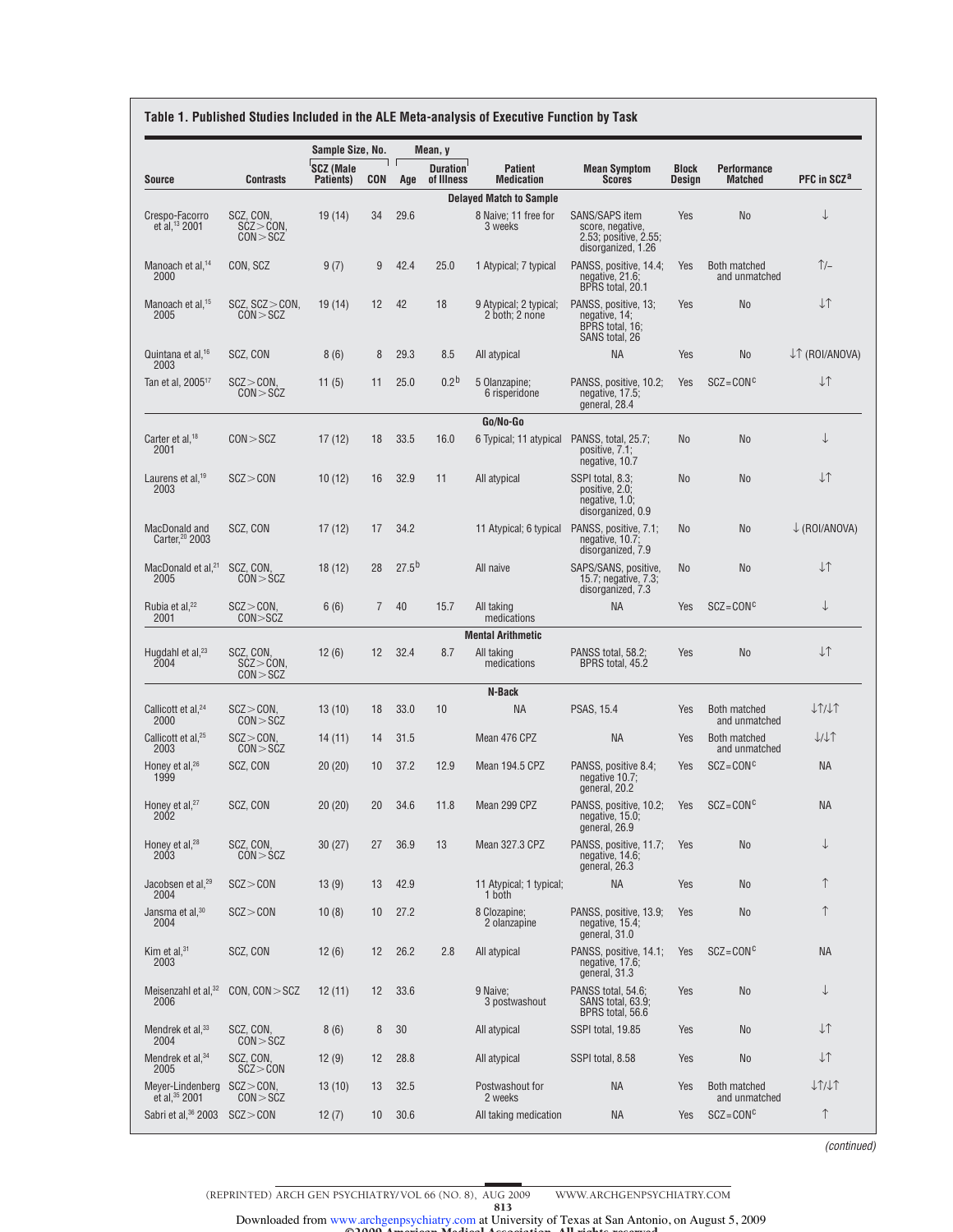|                                      |                                         | Sample Size, No.              |            |      | Mean, y                       |                                                              |                                                                                          |                        |                                      |                         |
|--------------------------------------|-----------------------------------------|-------------------------------|------------|------|-------------------------------|--------------------------------------------------------------|------------------------------------------------------------------------------------------|------------------------|--------------------------------------|-------------------------|
| Source                               | <b>Contrasts</b>                        | <b>SCZ (Male</b><br>Patients) | <b>CON</b> | Age  | <b>Duration</b><br>of Illness | <b>Patient</b><br><b>Medication</b>                          | <b>Mean Symptom</b><br><b>Scores</b>                                                     | <b>Block</b><br>Design | <b>Performance</b><br><b>Matched</b> | PFC in SCZ <sup>a</sup> |
|                                      |                                         |                               |            |      |                               | N-Back                                                       |                                                                                          |                        |                                      |                         |
| Salgado-Pineda<br>et al, 37 2004     | CON > SCZ                               | 14 $(7)$                      | 14         | 25.1 |                               | All risperidone                                              | SAPS total, 9.8;<br>SANS total, 21.2                                                     | Yes                    | No                                   | ↓                       |
| Schneider et al, 38<br>2007          | SCZ > CON<br>CON > SCZ                  | 48 (26)                       | 57         | 31.0 | 1.9 <sup>b</sup>              | Mean 66-day<br>treatment history;<br>medications NA          | PANSS, positive, 9.2;<br>negative, 13.5;<br>general, 25.3                                | Yes                    | No                                   | $\uparrow$              |
| Tan et al, 39 2006                   | SCZ > CON                               | 15(12)                        | 26         | 32.7 |                               | Mean 501 CPZ                                                 | PANSS, positive, 11.6;<br>negative, 16.6;<br>general, 25.8                               | Yes                    | Both matched<br>and unmatched        | 1/1                     |
| Walter et al, <sup>40</sup><br>2003  | SCZ > CON                               | 15(8)                         | 15         | 28.7 | 5.5                           | 1 none                                                       | 13 Atypical; 1 typical; PANSS, positive, 23.8;<br>negative, $19.4$ ;<br>BPRS total, 53.9 | Yes                    | Both matched<br>and unmatched        | $\uparrow$ / $\uparrow$ |
| Wykes et al, <sup>41</sup><br>2002   | SCZ > CON                               | 6(6)                          | 6          | 35   |                               | $>67\%$ > 10 9 Typical (mean<br>643 CPZ).<br>3 atypical      | <b>NA</b>                                                                                | Yes                    | <b>No</b>                            | ↓                       |
| Yoo et al, <sup>42</sup> 2005        | SCZ, CON,<br>SCZ > CON<br>CON > SCZ     | 10(8)                         | 10         | 24.9 | 2.4                           | All atypical                                                 | BPRS total, 24.7                                                                         | Yes                    | No                                   | ↓↑                      |
|                                      |                                         |                               |            |      |                               | <b>Oddball</b>                                               |                                                                                          |                        |                                      |                         |
| Heckers et al, <sup>43</sup><br>2004 | SCZ, CON                                | 19 (NA)                       | 15         | 46.6 |                               | <b>NA</b>                                                    | PANSS, 64.6; SANS<br>total, 38.5                                                         | Yes                    | $SCZ = CONC$                         | <b>NA</b>               |
| Laurens et al, <sup>44</sup><br>2005 | SCZ, CON,<br>CON > SCZ                  | 29(20)                        | 28         | 31.6 | $\overline{7}$                | 27 Atypical; 1 typical; SSPI total, 12.7;<br>1 no medication | positive. 2.8:<br>negative, 4.0;<br>disorganized, 1.6                                    | <b>No</b>              | No                                   | ↓                       |
|                                      |                                         |                               |            |      |                               | <b>Sequence Recall</b>                                       |                                                                                          |                        |                                      |                         |
| Stevens et al, <sup>3</sup><br>1998  | SCZ, CON                                | 12(8)                         | 10         | 39.6 |                               | All taking medication                                        | PANSS, positive, 16.1;<br>negative, $17.2$ ;<br>general, 32.1                            | Yes                    | $SCZ = CONc$                         | $\downarrow$ (ANOVA)    |
| Johnson et al, 45<br>2006            | CON, SCZ > CON,<br>CON > SCZ            | 18(16)                        | 18         | 36.9 |                               | All taking medication                                        | ΝA                                                                                       | Yes                    | Both matched<br>and unmatched        | VII                     |
|                                      |                                         |                               |            |      |                               | <b>Stroop</b>                                                |                                                                                          |                        |                                      |                         |
| Seok Jeong<br>et al, 46 2005         | SCZ, CON                                | 10(3)                         | 10         | 29.2 | 4.3                           | 7 Olanzapine;<br>6 risperidone                               | PANSS, positive, 13.2;<br>negative, $15.9$ ;<br>general, 29.3                            | <b>No</b>              | <b>No</b>                            | $\downarrow$ (ANOVA)    |
| Kerns et al, <sup>5</sup><br>2005    | SCZ, CON,<br>$SCZ > CON$ .<br>CON > SCZ | 13(9)                         | 13         | 35.6 |                               | 2 Haloperidol;<br>11 atypical                                | PANSS total, 8.0;<br>BPRS total, 28.1                                                    | <b>No</b>              | No                                   | ↓                       |
| Weiss et al. <sup>47</sup><br>2003   | SCZ, CON.<br>SCZ > CON<br>CON > SCZ     | 13(13)                        | 13         | 32.7 | 6.2                           | All atypical                                                 | PANSS, positive, 11.4;<br>negative, $14.2$ ;<br>general, 23.3                            | Yes                    | $SCZ = CONC$                         | ↓                       |
| Weiss et al, <sup>48</sup><br>2007   | SCZ, CON,<br>$SCZ > CON$ ,<br>CON > SCZ | 8(8)                          | 8          | 29.5 | 2.4 <sup>d</sup>              | 6 Naive; 2 taking<br>medication                              | PANSS, positive, 20.0;<br>negative, 17.0;<br>general, 35.2                               | No                     | No                                   | ↓                       |
|                                      |                                         |                               |            |      |                               | <b>Wisconsin Card Sorting</b>                                |                                                                                          |                        |                                      |                         |
| Ragland et al, <sup>49</sup><br>1998 | SCZ, CON                                | 15(7)                         | 15         | 33.5 | 11.1                          | 6 Not taking<br>medication; 9 with<br>mean 631 CPZ           | SAPS total, 27.2;<br>SANS total, 29.8,<br>BPRS total, 37.1                               | Yes                    | Both matched<br>and unmatched        | $\downarrow/\downarrow$ |
|                                      |                                         |                               |            |      |                               | <b>Word Generation</b>                                       |                                                                                          |                        |                                      |                         |
| Curtis et al, <sup>50</sup><br>2001  | SCZ. CON                                | 5(5)                          | 5          | 29.6 |                               | <b>NA</b>                                                    | Total SANS subscale,<br>negative, $23.2$ ;<br>positive, 20.8                             | Yes                    | No                                   | $\downarrow$            |
| Weiss et al, <sup>51</sup><br>2004   | SCZ, CON                                | 9(9)                          | 9          | 31.4 |                               | All atypical                                                 | PANSS, positive, 10.6;<br>negative, 14.2;<br>general, 23.5                               | Yes                    | $SCZ = CONc$<br>(pre-scan)           | No differences          |

Abbreviations: ALE, activation likelihood estimation; ANOVA, analysis of variance; BPRS, Brief Psychiatric Rating Scale; CON, control group; CON>SCZ, more activity in CON than SCZ; CPZ, chlorpromazine equivalents; NA, not available; PANSS, Positive and Negative Symptom Scale; PFC, prefrontal cortex; PSAS, Psychiatric Symptom Assessment Scale; ROI, region of interest; SANS, Scale for the Assessment of Negative Symptoms; SAPS, Scale for the Assessment of Positive Symptoms; SCZ, schizophrenia group; SCZ>CON, more activity in SCZ than CON; SSPI, Signs and Symptoms of Psychotic Illness; ↑, increased PFC neural activity in SCZ compared with CON; ↓, decreased PFC neural activity in SCZ compared with CON; ↓↑, both increased and decreased activity in PFC areas compared with CON; −, no change in PFC activity for SCZ compared with CON.

a Arrows separated by a slash indicate the direction of PFC effects as a function of performance matching (right) or not (left).

<sup>b</sup>All patients were having their first psychotic episode.

cWithout performance matching.

d Six patients were having their first psychotic episode.

(REPRINTED) ARCH GEN PSYCHIATRY/ VOL 66 (NO. 8), AUG 2009 WWW.ARCHGENPSYCHIATRY.COM

©2009 American Medical Association. All rights reserved. Downloaded from www.archgenpsychiatry.com at University of Texas at San Antonio, on August 5, 2009

814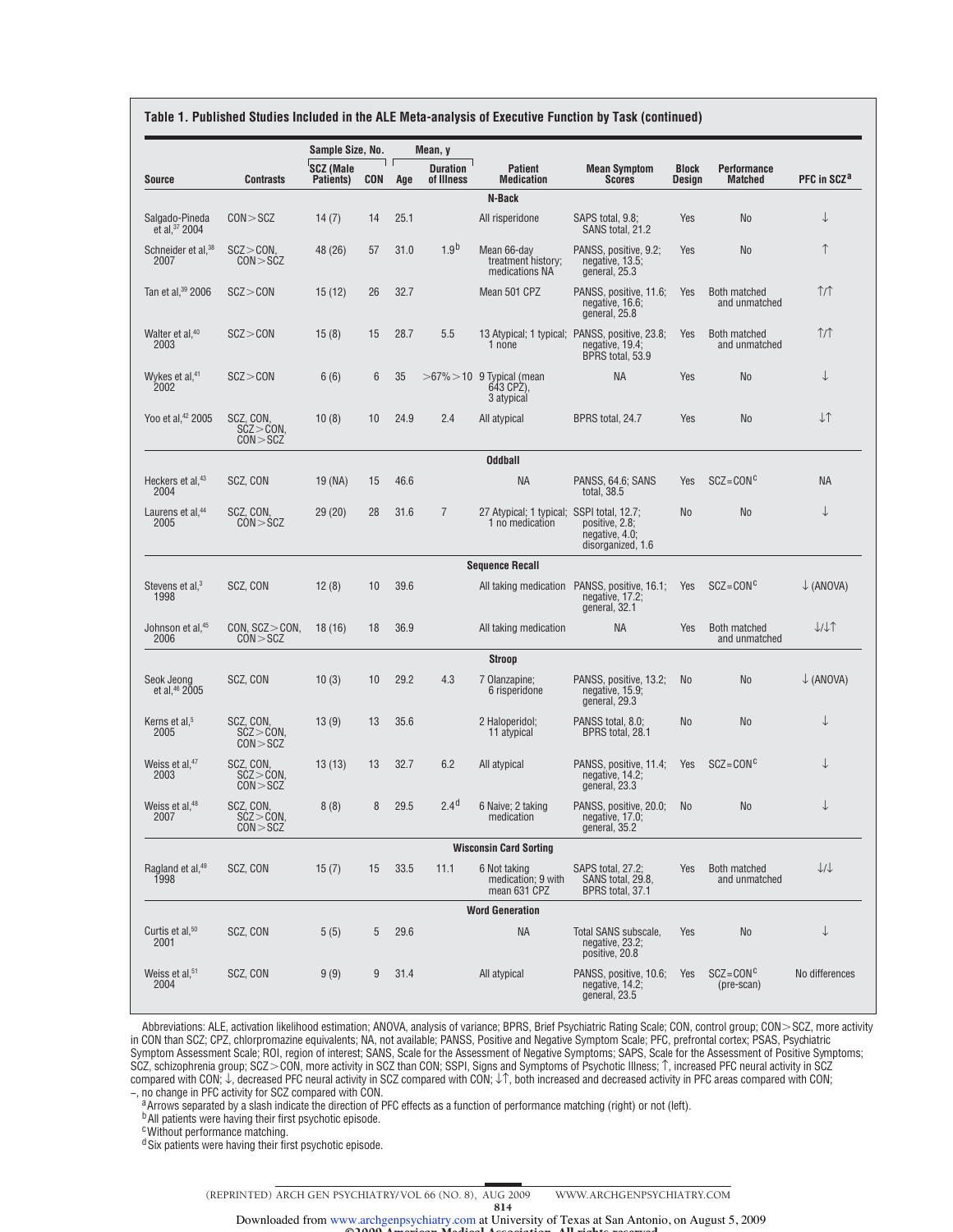

**Figure 1.** Global analysis of executive function studies in schizophrenia. A, Brain regions with significant activation across executive function task types. In the bottom row, clusters in which controls showed more activation than schizophrenic patients are in red and clusters in which schizophrenic patients showed more activation than controls are in blue. B, Three-dimensional rendering of areas with more activation in controls than in schizophrenic patients across task types (global). L indicates left; R, right.

a larger network by creating a co-occurrence matrix, in which each element indicates how often a given pair of regions is coactivated in a given study. This is accomplished with a general similarity coefficient, the fraction of 1-1 and 0-0 binary matches between 2 patterns. Using this coefficient, fractional similarity network analysis iteratively groups regions into subnetworks based on the likelihood that those regions co-occur across studies. A cluster threshold of 100 mm<sup>3</sup> was applied to ALE results prior to fractional similarity network analysis. No adjustment was made for varying significance thresholds across studies, as *P* values were highly variable in value; correction for multiple comparisons; or application at the voxel vs cluster level. As in all previously published ALE analyses, we chose to include all available articles (with statistically significant results) rather than exclude some on the basis of the statistical methods used. These were, however, conducted only on reports of wholebrain analyses. We used fractional similarity network analysis to evaluate whether, among those brain regions exhibiting significant activity changes in the patients relative to controls, some might co-occur together across the full (global) set of studies. This would suggest the presence of a deficit in a distinct subnetwork that mediates PFC-dependent cognitive processes.

#### RESULTS

# **GLOBAL ANALYSIS OF ALL STUDIES**

### **Within-Group Analysis of Controls**

In reporting these data, we emphasize functional brain regions (eg, DLPFC) to complement the tabulation of anatomic descriptions (eg, gyri or Brodmann areas). This analysis revealed robust activation of a broad corticalsubcortical network, including bilateral DLPFC (extending from the mid-DLPFC posteriorly into the dorsal premotor cortex); bilateral VLPFC (anterolateral areas and frontal opercular cortical areas, extending into subjacent insular cortex); and a large area centered on the dorsal ACC (extending superiorly into the supplementary motor area [SMA] and pre-SMA) (**Figure 1** and **Table 2**). More posterior neocortical areas were observed in the temporal and parietal lobes. Subcortical areas of activation notably included a large area that covered much of the left thalamus (centered on anterolateral nuclei but including the extent of the mediodorsal nucleus of the thalamus) and the left cerebellar declive.

# **Within-Group Analysis of Schizophrenic Patients**

This analysis also revealed robust activation of a broad cortical-subcortical network, very similar in qualitative pattern to that of control subjects. This included areas of activation in the DLPFC, which was somewhat more restricted than that for the controls but also covered the mid-DLPFC, dorsal premotor cortex, and VLPFC, and a midline frontal cortical area extending from the dorsal ACC into the SMA. While the extent of activation in the ACC/SMA regions was roughly comparable between groups, the peak activation in the patients was displaced 8 mm posteriorly and inferiorly from that of the controls (Table 2). More posterior neocortical areas of activation were found in the temporal and parietal cortex; subcortical areas, including a left thalamus cluster that was considerably smaller than that found in controls; and the left cerebellar declive.

#### **Between-Group Comparisons**

In these direct comparisons, a number of the brain areas from the cortical-subcortical network described above were significantly reduced in patients relative to controls. These included the bilateral DLPFC, right VLPFC (extending from the right claustrum), right ventral premotor cortex, and 2 large midline frontal cortical areas, including the dorsal ACC and a more anterior and inferior area that peaked in the medial frontal gyrus but also extended into the adjacent ACC. Posterior neocortical areas were also observed in the parietal and occipital cortex. Subcortical areas included the right putamen and a large area in the left thalamus (prominently including the mediodorsal nucleus). This between-group analysis was repeated excluding the Nback studies (leaving 22 remaining studies). All differences in increases in controls relative to schizophrenic patients in the PFC remained significant except in the right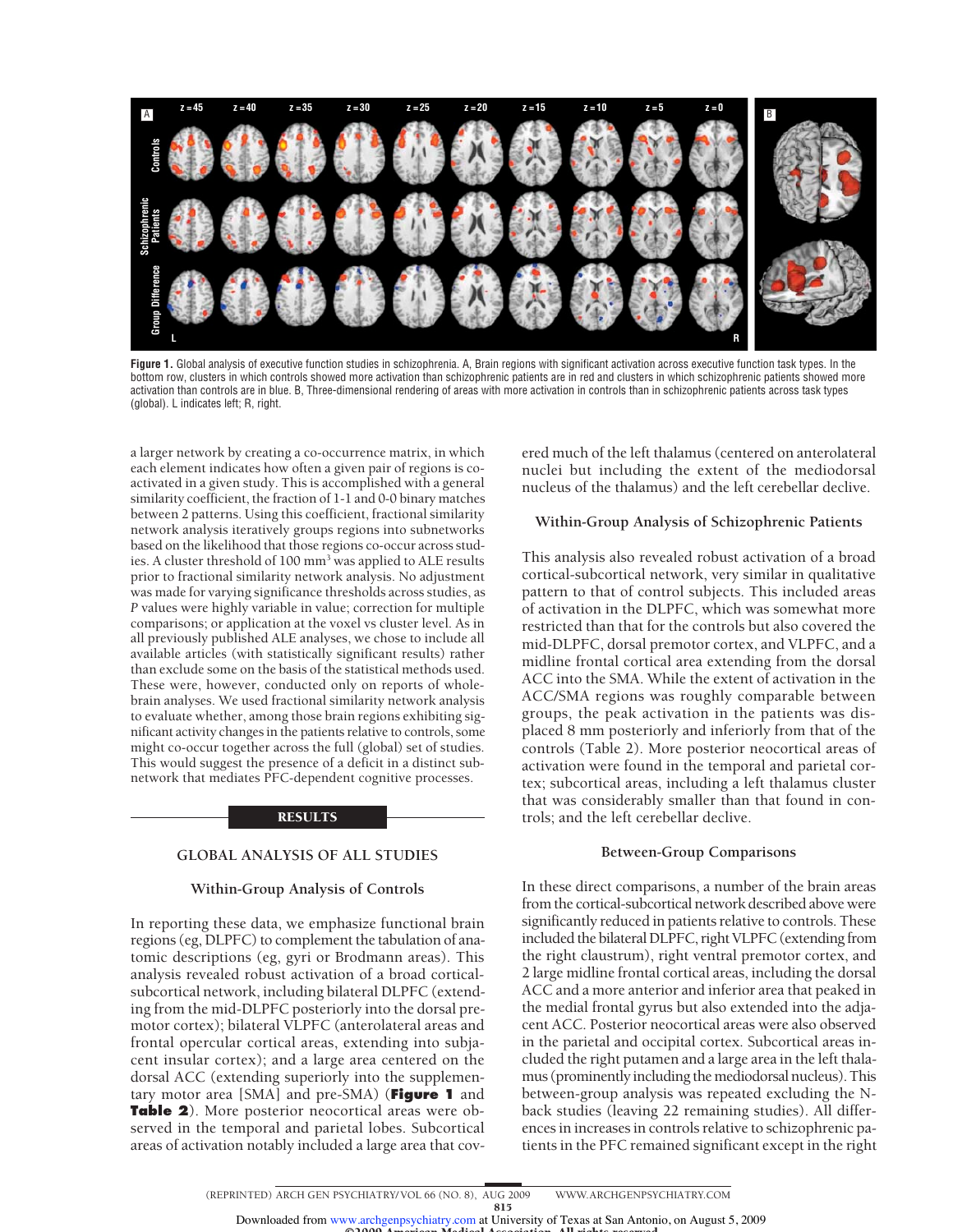### **Table 2. Brain Regions Exhibiting Significant Activity Across the Full Set of Cognitive Tasks**

| <b>Brain Region<sup>a</sup></b> | Volume, mm <sup>3</sup>                                                      | <b>Brodmann</b><br>Area | <b>Talairach Coordinates,</b><br>x, y, z |
|---------------------------------|------------------------------------------------------------------------------|-------------------------|------------------------------------------|
|                                 | <b>Healthy Controls</b>                                                      |                         |                                          |
| Right superior frontal gyrus    | 400                                                                          | 9                       | 40, 38, 32                               |
| Right middle frontal gyrus      | 1104                                                                         | 10                      | 36, 44, 14                               |
|                                 | 688                                                                          | $6\phantom{1}6$         | $32, -6, 54$                             |
| Left superior frontal gyrus     | 5400                                                                         | 6                       | 0, 8, 48                                 |
| Left precentral gyrus           | 11584                                                                        | 6                       | $-42, 2, 36$                             |
| Right precentral gyrus          | 6720                                                                         | 9                       | 42, 6, 32                                |
| Left superior temporal gyrus    | 1288                                                                         | 22                      | $-58, -46, 18$                           |
| Right middle temporal gyrus     | 512                                                                          | 22                      | $56, -38, 6$                             |
| Left inferior parietal lobule   | 4608                                                                         | 40                      | $-38, -54, 38$                           |
| <b>Right precuneus</b>          | 3120                                                                         | 19                      | $32, -62, 40$                            |
| Left claustrum                  | 4496                                                                         |                         | $-30, 18, 2$                             |
| Right insula                    | 2056                                                                         |                         | 34, 16, 2                                |
| Left thalamus                   | 1464                                                                         |                         | $-14, -6, 10$                            |
| Left cerebellum (declive)       | 1464                                                                         |                         | $-38, -70, -14$                          |
|                                 | <b>Schizophrenic Patients</b>                                                |                         |                                          |
| Right middle frontal gyrus      | 5856                                                                         | 9                       | 36, 32, 28                               |
|                                 | 4104                                                                         | 9                       | 44, 8, 32                                |
| Left middle frontal gyrus       | 2472                                                                         | 6                       | $-30, 0, 52$                             |
| Left inferior frontal gyrus     | 9736                                                                         | 9                       | $-44, 8, 28$                             |
| Right cingulate gyrus           | 5800                                                                         | 32                      | 4, 16, 40                                |
| Right superior temporal gyrus   | 1240                                                                         | 22                      | $60, -36, 8$                             |
| Left superior temporal gyrus    | 1048                                                                         | 22                      | $-54, -40, 10$                           |
| Right superior parietal lobule  | 1400                                                                         | $\overline{7}$          | $24, -64, 42$                            |
| Left superior parietal lobule   | 1176                                                                         | $\overline{7}$          | $-30, -60, 44$                           |
| Left inferior parietal lobule   | 592                                                                          | 40                      | $-48, -48, 46$                           |
| Left thalamus                   | 464                                                                          |                         | $-12, -12, 4$                            |
| Left cerebellum (declive)       | 824                                                                          |                         | $-36, -62, -16$                          |
|                                 |                                                                              |                         |                                          |
| Left middle frontal gyrus       | <b>Greater Activity in Controls Than Schizophrenic Patients</b><br>3096      | 9                       | $-38, 30, 30$                            |
|                                 | 664                                                                          | $\,6\,$                 | $-30, -6, 44$                            |
| Right middle frontal gyrus      | 712                                                                          | 8                       | 32, 24, 42                               |
|                                 | 1480                                                                         | $9\,$                   |                                          |
| Right medial frontal gyrus      |                                                                              |                         | 6, 42, 18                                |
| Right cingulate gyrus           | 1704                                                                         | 32                      | 2, 18, 34                                |
| Right claustrum                 | 1776                                                                         |                         | 26, 22, 2                                |
| Left middle occipital gyrus     | 416                                                                          | 19                      | $-42, -70, 6$                            |
| Right inferior parietal lobule  | 792                                                                          | $\overline{7}$          | $36, -58, 42$                            |
| Left claustrum                  | 880                                                                          |                         | $-28, 24, 0$                             |
| Right putamen                   | 448                                                                          |                         | $20, -4, 14$                             |
| Left mediodorsal thalamus       | 1736                                                                         |                         | $-4, -14, 10$                            |
|                                 | <b>Greater Activity in Schizophrenic Patients Than Controls</b>              |                         |                                          |
| Left superior frontal gyrus     | 440                                                                          | 6                       | $-8, -14, 68$                            |
|                                 | 1320                                                                         | $9\,$                   | $-2, 52, 24$                             |
| Left inferior frontal gyrus     | 656                                                                          | 46                      | $-40, 36, 12$                            |
| Right medial frontal gyrus      | 424                                                                          | 10                      | $8, 44, -12$                             |
| Left precentral gyrus           | 752                                                                          | $\,6\,$                 | $-54, 4, 30$                             |
| Left cingulate gyrus            | 2208                                                                         | 32                      | $-2, 10, 40$                             |
| Right superior temporal gyrus   | 584                                                                          | 41                      | $38, -36, 6$                             |
| Left inferior parietal lobule   | 1200                                                                         | 40                      | $-54, -42, 42$                           |
| Right lingual gyrus             | 800                                                                          | 18                      | $14, -74, 6$                             |
| Right insula                    | 1136                                                                         | 13                      | 38, 16, 4                                |
| Right amygdala                  | 592                                                                          |                         | $18, -4, -12$                            |
|                                 | Greater Activity in Controls Than Schizophrenic Patients <sup>b</sup> (n=22) |                         |                                          |
| Right medial frontal gyrus      | 360                                                                          | 9                       | 6, 42, 18                                |
| Left medial frontal gyrus       | 184                                                                          | $\, 8$                  | $-12, 34, 36$                            |
| Left middle frontal gyrus       | 240                                                                          | $\,6\,$                 | $-30, -6, 42$                            |
| Left middle frontal gyrus       | 120                                                                          | 9                       | $-40, 32, 28$                            |
| Right cingulate gyrus           | 848                                                                          | 32                      | 2, 18, 34                                |
| Left superior parietal lobule   | 224                                                                          | $\overline{7}$          | $-28, -70, 46$                           |
| Right inferior parietal lobule  | 368                                                                          | $\overline{7}$          | $36, -60, 42$                            |
|                                 |                                                                              |                         |                                          |

aRegions are listed in hierarchical order based on the following nested criteria: cortical to cerebellar to subcortical, rostral to caudal, dorsal to ventral, left to right, and large to small.<br><sup>b</sup>Without N-back studies.

©2009 American Medical Association. All rights reserved. Downloaded from www.archgenpsychiatry.com at University of Texas at San Antonio, on August 5, 2009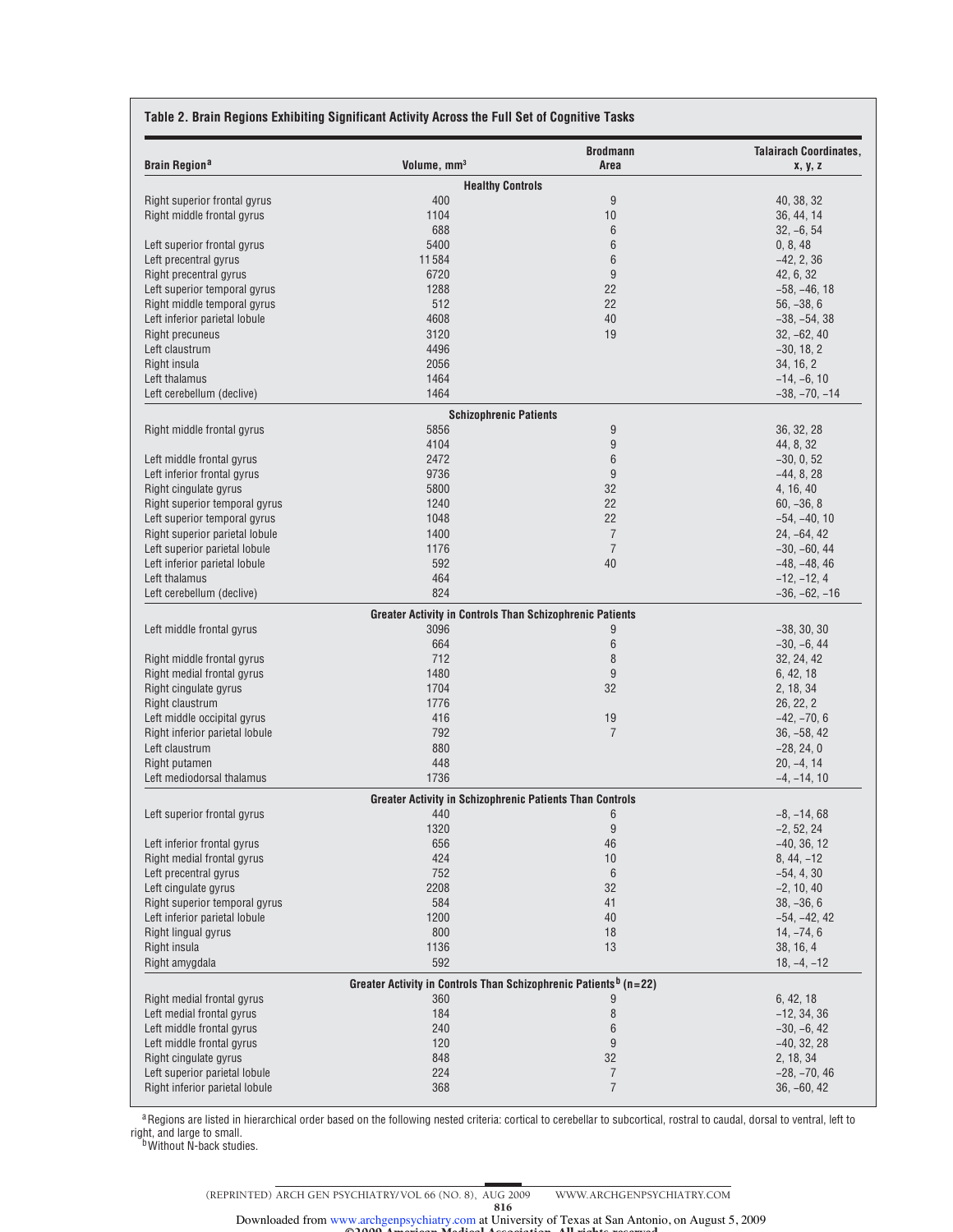

**Figure 2.** Brain regions with significant within-group activation by executive function task. L indicates left; R, right; 1, global; 2, N-back; 3, go/no-go; 4, Stroop; 5, delayed match to sample.

middle frontal gyrus (Table 2), suggesting that differences in the full 41-study sample were not inordinately determined by the N-back studies.

A large area near the rostral pole of the left PFC and areas in the left dorsal and ventral premotor cortex were activated to a greater degree in patients than in control subjects. This area is considerably smaller and located posterolateral to the left DLPFC area, which is impaired in patients. A restricted area in the left VLPFC and 2 midline frontal cortical areas were also observed. The largest of these was located in the dorsal ACC, posterior and dorsal to the ACC area where the patients were impaired, extending primarily into the suprajacent SMA. A smaller area was located in the ventromedial PFC. Posterior neocortical areas were found in the temporal and parietal cortex. Subcortical areas included the insula and amygdala, both in the right hemisphere.

# **TASK-WISE WITHIN-GROUP RESULTS**

We identified which sets of tasks were associated with significant activity in a given brain region, within a given subject group (**Figure 2** and **Table 3**). We present the results in this manner, rather than enumerate separate active brain regions by task, to emphasize task-related neuroanatomic differences.

#### **Controls**

Subregions within the DLPFC were activated in the Nback and go/no-go but not in the delayed match-tosample or Stroop tasks. The VLPFC was activated in the delayed match-to-sample task. The ACC was activated in the N-back and Stroop tasks. A large midline SMA/pre-SMA region was activated solely in the N-back task. The premotor cortex was activated in the N-back, go/no-go, and Stroop tasks. The primary somatosensorimotor cortex was activated only in the go/no-go task. In the temporal lobe, only the left middle temporal gyrus was activated during the Stroop task. In the parietal lobe, significant activation was observed in the right supramarginal gyrus in the Stroop tasks and in the left inferior parietal lobule

in the N-back task. The precuneus was activated in the Nback and Stroop tasks. The left claustrum was activated in the N-back, go/no-go, and Stroop tasks. Cerebellar activation was observed (bilaterally) only in the N-back task. The thalamus was activated in the N-back (bilateral) and go/no-go (right thalamus) tasks.

## **Schizophrenic Patients**

Subregions within the DLPFC were activated in the Nback, delayed match-to-sample, and go/no-go tasks. Conversely, the VLPFC was activated only in the Stroop task. The ACC was activated in the N-back and go/no-go tasks. The premotor cortex was activated in the N-back and Stroop tasks. The postcentral gyrus was activated in the Stroop task. In the parietal lobe, significant activation was observed in the superior parietal lobule in the N-back and delayed match-to-sample, in the inferior parietal lobule bilaterally in the N-back, and in the right hemisphere on the go/no-go tasks. The cuneus was activated in the Stroop task. Unlike controls, the patients showed activation in the insula with the N-back, delayed match-to-sample (right), and Stroop tasks. Cerebellar activation was observed only in the N-back task. The left thalamus was activated only in the Stroop task.

# **BETWEEN-GROUP GLOBAL RESULTS OF FRACTIONAL SIMILARITY NETWORK ANALYSIS**

Areas of schizophrenic hypoactivation that co-occurred across the full set of studies included the bilateral DLPFC, the right ACC, and the left mediodorsal nucleus of the thalamus (**Figure 3** and **Table 4**). The bilateral claustrum represented a second set of co-occurring brain regions that were impaired in the patients.

Analysis revealed 2 regions where patients activated more than controls across all studies, including the left ACC and left inferior parietal lobule (Figure 3 and Table 4). As with the between-group analyses reported above, the ACC subregion was dorsal and posterior to the ACC subregion, where the patients exhibited impaired activity.

(REPRINTED) ARCH GEN PSYCHIATRY/ VOL 66 (NO. 8), AUG 2009 WWW.ARCHGENPSYCHIATRY.COM

817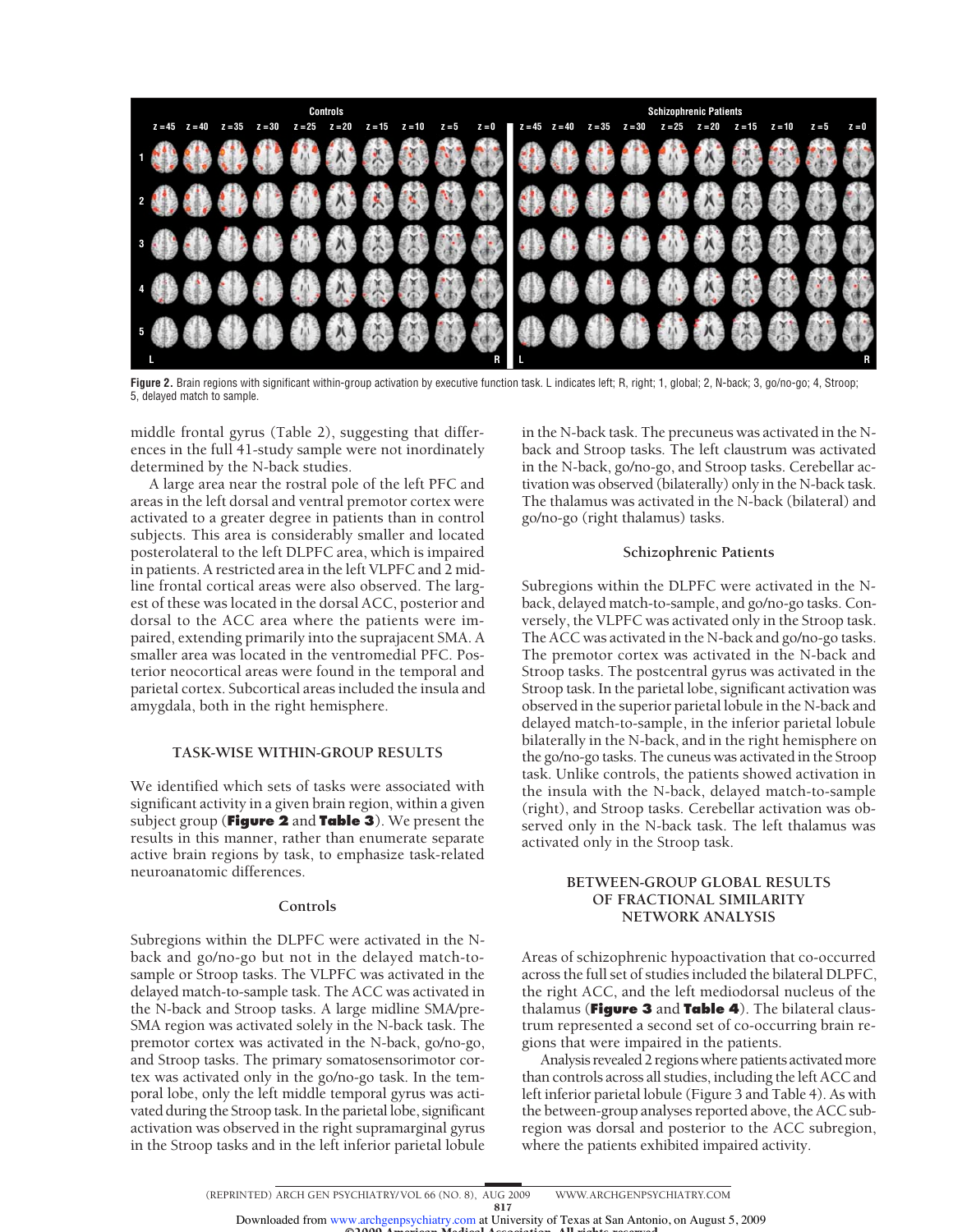| <b>Brain Region<sup>a</sup></b>        | Volume, mm <sup>3</sup>                           | <b>Brodmann</b><br>Area | <b>Talairach Coordinates,</b> |
|----------------------------------------|---------------------------------------------------|-------------------------|-------------------------------|
|                                        |                                                   |                         | x, y, z                       |
|                                        | <b>N-Back in Controls</b>                         |                         |                               |
| Right superior frontal gyrus           | 1600                                              | 6                       | 2, 8, 48                      |
| Left middle frontal gyrus              | 4888                                              | $6\phantom{1}$          | $-42, 2, 40$                  |
|                                        | 720                                               | 10                      | $-36, 40, 24$                 |
|                                        | 408                                               | $6\phantom{1}$          | $-22, -12, 52$                |
| Right middle frontal gyrus             | 1104                                              | 10                      | 36, 44, 16                    |
| Right inferior frontal gyrus           | 2072                                              | 9                       | 46, 14, 22                    |
| Right precentral gyrus                 | 1072                                              | $6\phantom{1}$          | $32, -8, 54$                  |
| Right anterior cingulate gyrus         | 952                                               | 32                      | 2, 24, 38                     |
| Left inferior parietal lobule          | 3384                                              | 40                      | $-38, -54, 38$                |
| <b>Right precuneus</b>                 | 2360                                              | 19                      | $32, -62, 38$                 |
| Left cerebellum declive                | 3024                                              |                         | $-36, -68, -14$               |
| Left cerebellum, cerebellar tonsil     | 608                                               |                         | $-36, -54, -38$               |
| Right cerebellum declive               | 1048                                              |                         | $30, -64, -16$                |
| Right cerebellum anterior lobe         | 832                                               |                         | $32, -56, -28$                |
|                                        | 568                                               |                         | $0, -54, -28$                 |
| Left claustrum                         | 2240                                              |                         | $-30, 20, 2$                  |
| Left thalamus ventral anterior nucleus | 1760                                              |                         | $-12, -8, 12$                 |
| <b>Right thalamus</b>                  | 816                                               |                         | $4, -22, 8$                   |
|                                        | <b>N-Back in Schizophrenic Patients</b>           |                         |                               |
| Left middle frontal gyrus              | 1616                                              | 6                       | $-32, -2, 48$                 |
|                                        | 1568                                              | $9\,$                   | $-42, 14, 28$                 |
| Right middle frontal gyrus             | 3272                                              | 9                       | 46, 8, 34                     |
| Right anterior cingulate gyrus         | 1648                                              | 32                      | 6, 18, 42                     |
| Right superior parietal lobule         | 1952                                              | $\overline{7}$          | $24, -64, 42$                 |
| Left inferior parietal lobule          | 1240                                              | 40                      | $-38, -48, -40$               |
| Right inferior parietal lobule         | 736                                               | 40                      | $40, -46, 40$                 |
| Left cerebellum declive                | 944                                               |                         | $-36, -62, -16$               |
|                                        | 672                                               |                         | $-6, -72, -14$                |
| Right cerebellum culmen                | 1304                                              |                         | $38, -52, -18$                |
| Left insula                            | 664                                               | 13                      | $-36, 14, -2$                 |
|                                        | <b>Delayed Match to Sample in Controls</b>        |                         |                               |
| Right middle frontal gyrus             | 840                                               | 11                      | $28, 44, -10$                 |
| Left inferior frontal gyrus            | 592                                               | 45                      | $-40, 20, 4$                  |
|                                        | Delayed Match to Sample in Schizophrenic Patients |                         |                               |
| Left middle frontal gyrus              | 728                                               | 46                      | $-50, 28, 20$                 |
| Right middle frontal gyrus             | 1000                                              | $9\,$                   | 36, 30, 28                    |
| Left inferior frontal gyrus            | 856                                               | $\boldsymbol{9}$        | $-58, 6, 22$                  |
| Left superior parietal lobule          | 520                                               | $\overline{7}$          | $-36, -70, 46$                |
| Right insula                           | 688                                               |                         | 30, 22, 2                     |

# **Table 3. Brain Regions With Significant Activation Within Healthy Control and Schizophrenic Patient Groups by Task**

#### COMMENT

Using a quantitative meta-analysis of 41 functional neuroimaging studies of executive functioning in schizophrenia, we found evidence of a superordinate, generalpurpose cognitive control network that is associated with executive dysfunction in schizophrenia. Within-group analysis of all of the 41 studies indicated that healthy controls and schizophrenic patients activated a similarly distributed cortical-subcortical network while performing executive tasks, including the DLPFC, ACC, VLPFC, premotor cortex, lateral temporal cortical areas, parietal areas, cerebellum, and thalamus. Nevertheless, in direct betweengroup comparisons, schizophrenic patients exhibited reduced activation in several key nodes of this network, including the bilateral DLPFC, right VLPFC, right dorsal ACC, pre-SMA, left ventral premotor cortex, posterior areas in the temporal and parietal cortex, and sub-

(continued)

cortical areas, such as the mediodorsal thalamus and putamen. These results did not appear to reflect the inordinate influence of N-back studies. Of these regions, the DLPFC, ACC, and mediodorsal thalamus showed significant co-occurrence in between-group comparisons.

Increased activation in a frontocingulate network has been widely reported during normal executive functions<sup>60</sup> and is consistent with models of cognitive control,7,8 which propose that the lateral PFC provides topdown control to establish an optimal pattern of processing across the brain to support task-appropriate responding. Consistent with this view, individual differences in DLPFC activation often correlate with superior task performance among the healthy subjects in these studies.61-63 Within this model, the ACC monitors performance, is sensitive to levels of conflict present during information processing, and serves to modulate the level of DLPFC task–related engagement in a dynamic man-

(REPRINTED) ARCH GEN PSYCHIATRY/ VOL 66 (NO. 8), AUG 2009 WWW.ARCHGENPSYCHIATRY.COM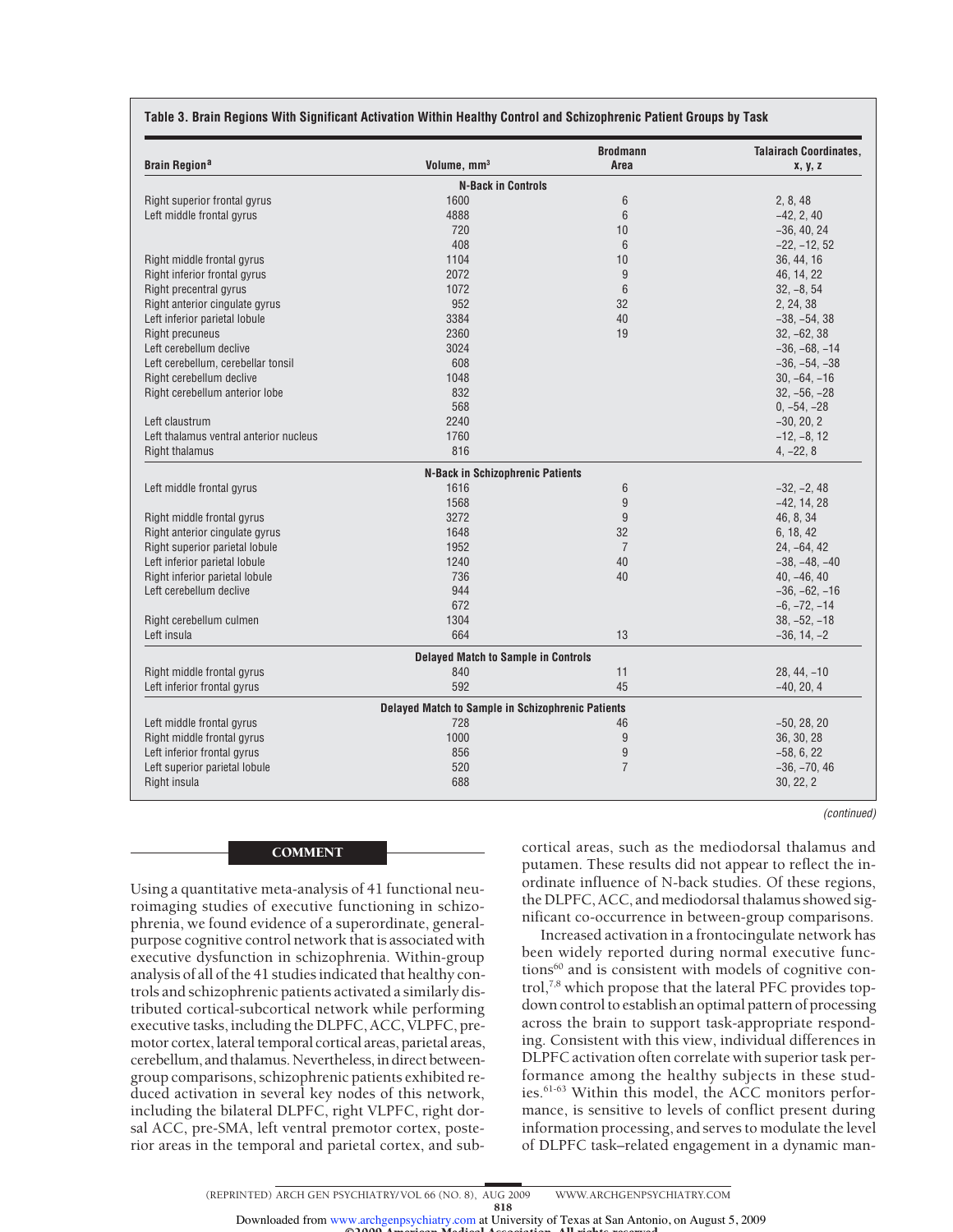| <b>Brain Region<sup>a</sup></b> | Volume, mm <sup>3</sup>                 | <b>Brodmann</b><br>Area | <b>Talairach Coordinates,</b><br>x, y, z |
|---------------------------------|-----------------------------------------|-------------------------|------------------------------------------|
|                                 | <b>Go/No-Go in Controls</b>             |                         |                                          |
| Left superior frontal gyrus     | 576                                     | 9                       | $-28, 50, 34$                            |
| Left middle frontal gyrus       | 648                                     | 9                       | $-40, 14, 28$                            |
| Right middle frontal gyrus      | 640                                     | 9                       | 42, 22, 28                               |
|                                 | 640                                     | 6                       | 42, 6, 48                                |
| Right inferior frontal gyrus    | 448                                     | 13                      | 36, 22, 6                                |
| Right precentral gyrus          | 552                                     | 9                       | 40, 8, 36                                |
| Left postcentral gyrus          | 464                                     | 3                       | $-42, -22, 40$                           |
| Right postcentral gyrus         | 512                                     | $\overline{2}$          | $52, -22, 34$                            |
| Left claustrum                  | 544                                     |                         | $-30, 14, 0$                             |
| <b>Right thalamus</b>           | 736                                     |                         | $14, -14, 2$                             |
|                                 | Go/No-Go in Schizophrenic Patients      |                         |                                          |
| Left middle frontal gyrus       | 1776                                    | 9                       | $-36, 12, 26$                            |
| Right middle frontal gyrus      | 664                                     | 10                      | 38, 36, 24                               |
| Right inferior frontal gyrus    | 792                                     | 9                       | 40, 8, 30                                |
| Right anterior cingulate gyrus  | 712                                     | 32                      | 2, 14, 38                                |
| Right inferior parietal lobule  | 752                                     | 40                      | $42, -32, 38$                            |
|                                 | <b>Stroop in Controls</b>               |                         |                                          |
| Left precentral gyrus           | 728                                     | $6\phantom{1}6$         | $-42, 0, 34$                             |
| Right anterior cingulate gyrus  | 464                                     | 32                      | 2, 14, 40                                |
| Left middle temporal gyrus      | 1072                                    | 21                      | $-58, -48, 6$                            |
| Right supramarginal gyrus       | 680                                     | 40                      | $54, -50, 24$                            |
| Left precuneus                  | 560                                     | $\overline{7}$          | $-24, -64, 30$                           |
|                                 | 416                                     | $\overline{7}$          | $-14, -66, 44$                           |
| <b>Right precuneus</b>          | 680                                     | 31                      | $26, -72, 18$                            |
| Left claustrum                  | 688                                     |                         | $-28, 18, 4$                             |
|                                 | <b>Stroop in Schizophrenic Patients</b> |                         |                                          |
| Right middle frontal gyrus      | 1840                                    | 46                      | 40, 28, 14                               |
| Right precentral gyrus          | 696                                     | 6                       | 36, 2, 36                                |
| Left postcentral gyrus          | 528                                     | 5                       | $-20, -42, 66$                           |
| <b>Right cuneus</b>             | 1048                                    | 18                      | $24, -76, 18$                            |
| Right insula                    | 464                                     | 13                      | $32, 16, -6$                             |
| Left thalamus                   | 672                                     |                         | $-12, -12, 2$                            |

## **Table 3. Brain Regions With Significant Activation Within Healthy Control and Schizophrenic Patient Groups by Task (continued)**

aRegions are listed in hierarchical order based on the following nested criteria: cortical to cerebellar to subcortical, rostral to caudal, dorsal to ventral, left to right, and large to small.



**Figure 3.** Co-occurring brain areas with significant differences between controls and schizophrenic patients across executive function studies. The 2 sets of clusters are arbitrarily indicated by color to distinguish them. L indicates left; R, right.

ner.8,9 The consistent reduction of DLPFC and ACC activity observed in this meta-analysis is consistent with impairment in this dynamic cognitive control-related circuitry in schizophrenia. As noted, a broad network of frontal, subcortical, and posterior brain regions that support task performance were reduced in schizophrenic patients. Taken together, these findings are consistent with disrupted frontal-based top-down control functions (elaborated on in the Miller and Cohen "guided activation" model<sup>7</sup>) that lead to a disruption of processing

## **Table 4. Brain Regions With Significant Between-Group Differences in a Co-occurring Manner**

| <b>Brain Region<sup>a</sup></b>                                | Volume.<br>mm <sup>3</sup> | <b>Brodmann</b><br>Area | <b>Talairach</b><br>Coordinates,<br>x, y, z |
|----------------------------------------------------------------|----------------------------|-------------------------|---------------------------------------------|
| Greater activity in controls than                              |                            |                         |                                             |
| schizophrenic patients                                         |                            |                         |                                             |
| Left middle frontal gyrus                                      | 1456                       | 9                       | $-38, 30, 30$                               |
| Right middle frontal gyrus                                     | 696                        | 9                       | 6, 42, 18                                   |
| Right anterior cingulate<br>gyrus                              | 792                        | 32                      | 2, 18, 34                                   |
| Left claustrum                                                 | 488                        |                         | $-28, 24, 0$                                |
| Right claustrum                                                | 936                        |                         | 26, 22, 2                                   |
| Left thalamus, medial<br>dorsal nucleus                        | 760                        |                         | $-4. -14. 10$                               |
| Greater activity in<br>schizophrenic patients than<br>controls |                            |                         |                                             |
| Left anterior cingulate<br>gyrus                               | 1256                       | 32                      | $-2.10.40$                                  |
| Left inferior parietal lobule                                  | 584                        | 40                      | -54. -42. 42                                |

a Regions are listed in hierarchical order based on the following nested criteria: cortical to subcortical, rostral to caudal, dorsal to ventral, left to right, and large to small.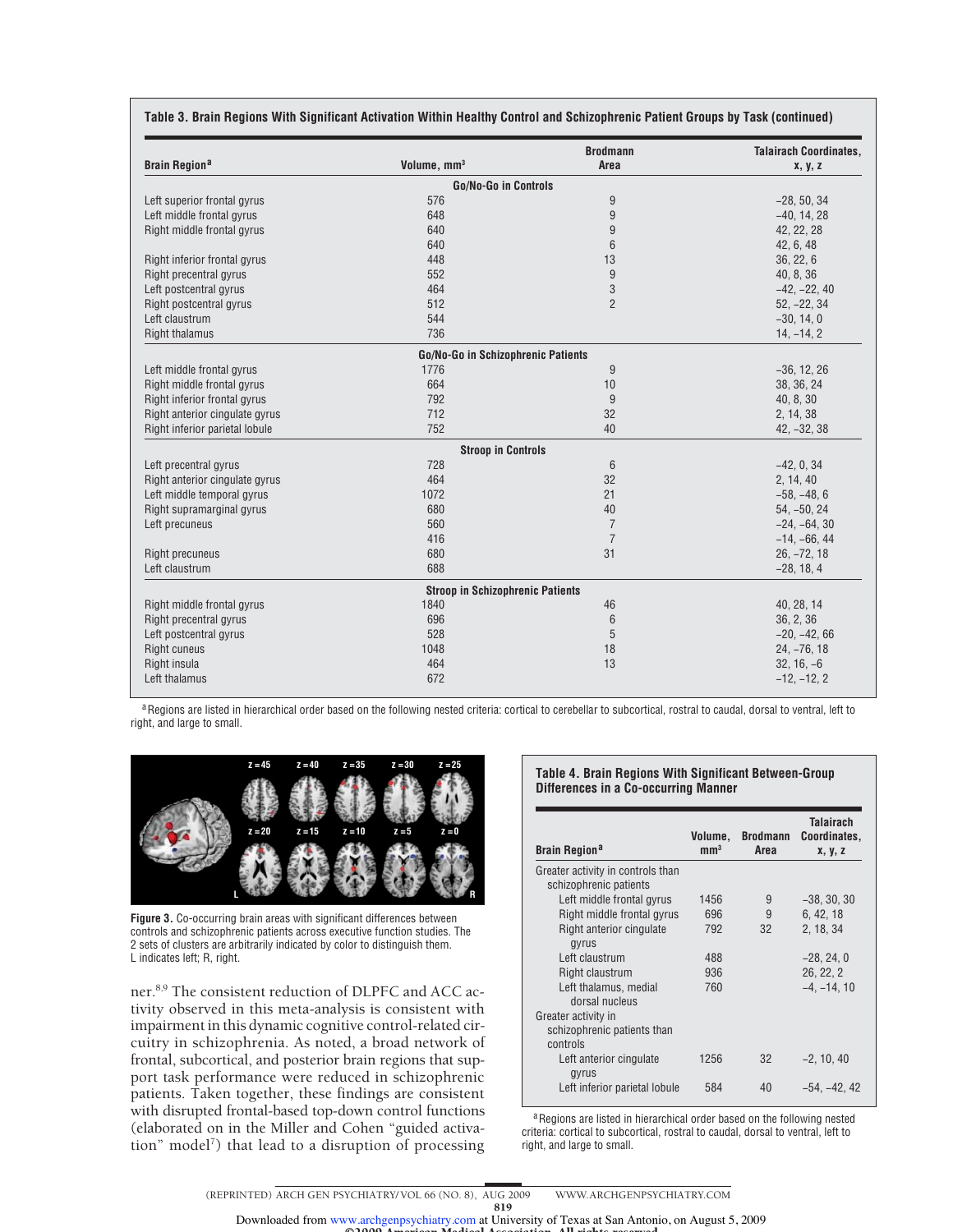across the distributed brain network supporting task performance.

In contrast, patients with schizophrenia showed relatively greater activity in a region in the VLPFC; a midline cortical region located in the ACC extending into the SMA, which was dorsal and posterior to the ACC area showing reduced activity; posterior and inferior cortical areas (in the temporal and parietal cortex); the insula; and the amygdala. It is possible that these regions are associated with a compensatory response and/or are recruited to support alternate strategies to support task performance. With impaired DLPFC regulation of the distributed network engaged by task demands, patients may increase engagement of other processes to maintain task performance, such as attentional, mnemonic, and performance monitoring functions. These would be expected to manifest as relative hyperactivations in the ventral, medial, or posterior cortical regions. In addition, amygdala and insula activation clusters could reflect a differing emotional reactivity to task demands. This account could be compatible with a popular inefficiency hypothesis, as the compensatory hyperactivations could reasonably be viewed as reflecting an excessive distribution of cortical activity that is more restricted to the DLPFC and its tight control of these areas under normal (ie, healthy) conditions. A second possibility is that this profile of activity increases and decreases constitutes a disease-specific variation in the topographic basis for cognitive control and related executive functions. In this scenario, the topography of activity engaged during performance of these tasks is displaced for patients, giving rise to areas of relative hypoactivity adjacent to those with relative hyperactivity. This pattern of results does suggest a few adjacent regions with this pattern, notably in the medial wall of the PFC; however, this is not a comprehensive pattern in the present results, which suggests that other factors are at work. In any event, the present results taken together strongly argue against a simple hypofrontality vs hyperfrontality account of the altered function of the frontal cortex in schizophrenia.

Within the healthy control group, the distributed cognitive control network was engaged comparably across various executive function tasks, including the lateral PFC; premotor cortex; posterior neocortical areas, such as the parietal cortex and precuneus; and the thalamus. There were nonetheless some interesting task-specific areas of activation, which may be related to particular demands on certain component cognitive processes in these tasks. These include medial PFC (ACC and SMA/pre-SMA) activation in the Stroop and N-back tasks, potentially a function of conflict-processing demands; lateral (neocortical) temporal lobe and supramarginal gyrus activation in the Stroop task, both likely a function of linguistic processing involved in this task; and cerebellar activation in the N-back task, which may be related to the degree of temporal sequencing in processing of stimuli in this task. Notably, delayed match-to-sample performance was unassociated with above-threshold DLPFC activation (though significant VLPFC activity was evident), suggesting that these tasks were effectively performed by controls using simple maintenance strategies, obviating the need for higher-order dorsal PFC–mediated control.

The degree of task-specific variation appeared roughly comparable in the schizophrenia group, with lateral PFC activation in each task and similar variation in the observation of activation in midline PFC areas; in posterior cortical areas, such as the parietal cortex and cuneus; and in other elements of this distributed circuit, such as the cerebellum and thalamus. Inferences regarding which taskrelated areas of activation are significantly different between the 2 subject groups are best appreciated in the direct between-group comparisons described above.

A few limitations in this study are apparent. Activation likelihood estimation requires that source reports present data in 3-dimensional coordinates in a standard brain space and excludes studies that report only region-ofinterest findings. However, the vast majority of published neuroimaging studies, including those focused on schizophrenia, report voxel-wise analyses in standard brain space.<sup>12,64</sup> As a result, we included the largest set of studies of this kind to date in a quantitative meta-analysis. A further limitation is the relatively small set sizes for individual task types (other than the N-back). Therefore, results of the other major task types should be interpreted with caution. The future expansion of this primary source literature should enhance the reliability of meta-analytic approaches to these studies. Finally, in this type of metaanalysis, it would be generally desirable to have the capability to evaluate a range of study-wise factors that may be associated with variation in reported effects. These factors may include subject-specific factors, such as clinical or demographic factors or variation in sample size, and variation in data acquisition and analysis, which may affect both effect sizes and the brain topography of these effects. The considerable variation in study design and analysis and clinical measures used among the source studies (Table 1) unfortunately precludes a quantitative assessment of these factors. Given this variation, it is remarkable that a number of reasonably predictable and coherent results were found. This suggests a degree of robustness in the present results and that we have achieved a fair view of the landscape of this literature, which is a distinct advantage of meta-analysis in general.<sup>10</sup>

## **CONCLUSIONS**

The association of deficits in executive cognitive functions with reduced functions of a frontal-cortical–based cognitive control system in the brain has important implications for both the pathophysiology of cognitive pathology in the illness as well as for the development of therapies targeting this disabling aspect of the illness. For instance, there could be a single or a few pathologic processes that manifest throughout this network that give rise to the observed findings. These processes could include (but are not limited to) developmental processes, which might include genes regulating neural development, and neurotransmitter elements that regulate signaling activity throughout this network, which could include systems like glutamate,  $\gamma$ -aminobutyric acid, and/or monoamines. These results do not rule out a multiple-hit model of underlying cellular/molecular pathology; rather, it seems unlikely that this pathology would manifest in a widely coincident yet independent gross anatomic pattern. An al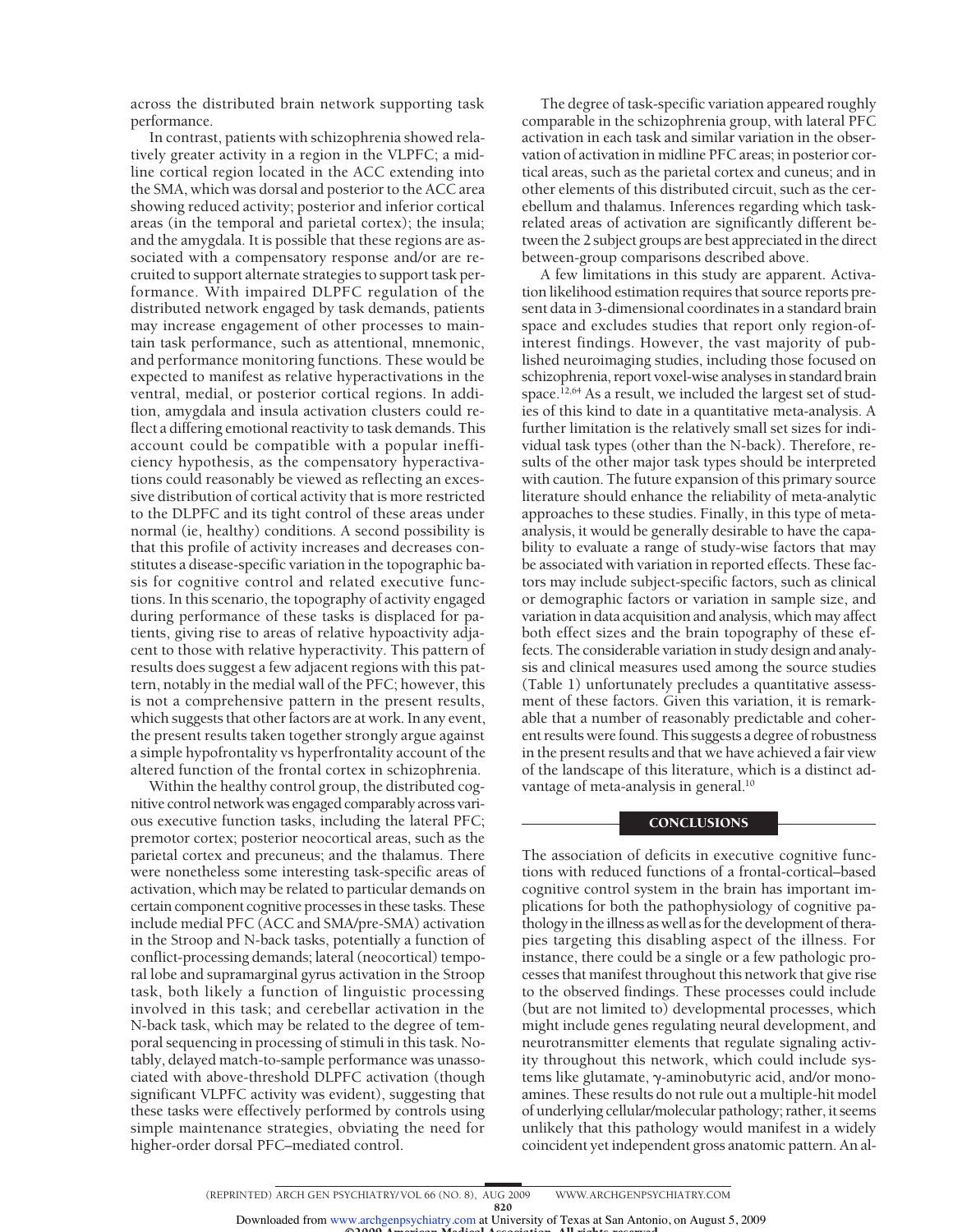ternative account of the present findings, which emphasizes the fractional similarity network analysis results, posits the DLPFC/ACC/mediodorsal thalamus triad as a core deficit, with the dysfunction elsewhere in the network as a downstream functional consequence of this disturbance. In any event, the robust meta-analytic results found across this heterogeneous set of studies reaffirms the reliability of functional magnetic resonance imaging to assess the functional neuroanatomy of schizophrenia. Treatment implications suggest that, to the extent that a unitary pathophysiological process is evident, a more unitary intervention strategy might be adopted to target the discrete neural system serving these general-purpose cognitive control functions.

**Submitted for Publication:** July 22, 2008; final revision received January 23, 2009; accepted March 18, 2009. **Correspondence:** Michael J. Minzenberg, MD, Imaging Research Center, University of California–Davis Health System, 4701 X St, Sacramento, CA 95817 (michael .minzenberg@ucdmc.ucdavis.edu).

**Financial Disclosure:** None reported.

**Funding/Support:** This work was supported by grants R01-MH074457- 01A1 from the Human Brain Project of the National Institute of Mental Health, UL1 RR024146 from the National Center for Research Resources (Dr Minzenberg), and MH059883 from the National Institutes of Health (Dr Carter).

**Previous Presentation:** Portions of this work were presented at the annual meetings of the American College of Neuropsychopharmacology, Boca Raton, Florida, December 12, 2007; and the Society of Biological Psychiatry, Washington, DC, May 3, 2008.

#### **REFERENCES**

- 1. Weinberger DR, Berman KF, Zec RF. Physiologic dysfunction of dorsolateral prefrontal cortex in schizophrenia, I: regional cerebral blood flow evidence. Arch Gen Psychiatry. 1986;43(2):114-124.
- 2. Glahn DC, Ragland JD, Abramoff A, Barrett J, Laird AR, Bearden CE, Velligan DI. Beyond hypofrontality: a quantitative meta-analysis of functional neuroimaging studies of working memory in schizophrenia. Hum Brain Mapp. 2005;25(1):60-69.
- 3. Stevens AA, Goldman-Rakic PS, Gore JC, Fulbright RK, Wexler BE. Cortical dysfunction in schizophrenia during auditory word and tone working memory demonstrated by functional magnetic resonance imaging. Arch Gen Psychiatry. 1998; 55(12):1097-1103.
- 4. Carter CS, Perlstein W, Ganguli R, Brar J, Mintun M, Cohen JD. Functional hypofrontality and working memory dysfunction in schizophrenia. Am J Psychiatry. 1998;155(9):1285-1287.
- 5. Kerns JG, Cohen JD, MacDonald AW III, Johnson MK, Stenger VA, Aizenstein H, Carter CS. Decreased conflict- and error-related activity in the anterior cingulate cortex in subjects with schizophrenia. Am J Psychiatry. 2005;162(10):1833-1839.
- 6. Barch DM, Csernansky JG, Conturo T, Snyder AZ. Working and long-term memory deficits in schizophrenia: is there a common prefrontal mechanism? J Abnorm Psychol. 2002;111(3):478-494.
- 7. Miller EK, Cohen JD. An integrative theory of prefrontal cortex function. Annu Rev Neurosci. 2001;24:167-202.
- 8. Kerns JG, Cohen JD, MacDonald AW III, Cho RY, Stenger VA, Carter CS. Anterior cingulate conflict monitoring and adjustments in control. Science. 2004; 303(5660):1023-1026.
- 9. Botvinick MM, Braver TS, Barch DM, Carter CS, Cohen JD. Conflict monitoring and cognitive control. Psychol Rev. 2001;108(3):624-652.
- 10. Rosenthal R, DiMatteo MR. Meta-analysis: recent developments in quantitative methods for literature reviews. Annu Rev Psychol. 2001;52:59-82.
- 11. Laird AR, Fox PM, Price CJ, Glahn DC, Uecker AM, Lancaster JL, Turkeltaub PE, Kochunov P, Fox PT. ALE meta-analysis: controlling the false discovery rate and performing statistical contrasts. Hum Brain Mapp. 2005;25(1):155-164.
- 12. Fox PT, Laird AR, Lancaster JL. Coordinate-based voxel-wise meta-analysis: dividends of spatial normalization: report of a virtual workshop. Hum Brain Mapp. 2005;25(1):1-5.
- 13. Crespo-Facorro B, Wiser AK, Andreasen NC, O'Leary DS, Watkins GL, Boles Ponto LL, Hichwa RD. Neural basis of novel and well-learned recognition memory in schizophrenia: a positron emission tomography study. Hum Brain Mapp. 2001; 12(4):219-231.
- 14. Manoach DS, Gollub RL, Benson ES, Searl MM, Goff DC, Halpern E, Saper CB, Rauch SL. Schizophrenic subjects show aberrant fMRI activation of dorsolateral prefrontal cortex and basal ganglia during working memory performance. Biol Psychiatry. 2000;48(2):99-109.
- 15. Manoach DS, White N, Lindgren KA, Heckers S, Coleman MJ, Dubal S, Goff DC, Holzman PS. Intact hemispheric specialization for spatial and shape working memory in schizophrenia. Schizophr Res. 2005;78(1):1-12.
- 16. Quintana J, Wong T, Ortiz-Portillo E, Kovalik E, Davidson T, Marder SR, Mazziotta JC. Prefrontal-posterior parietal networks in schizophrenia: primary dysfunctions and secondary compensations. Biol Psychiatry. 2003;53(1):12-24.
- 17. Tan HY, Choo WC, Fones CS, Chee MW. fMRI study of maintenance and manipulation processes within working memory in first-episode schizophrenia. Am J Psychiatry. 2005;162(10):1849-1858.
- 18. Carter CS, MacDonald AW III, Ross LL, Stenger VA. Anterior cingulate cortex activity and impaired self-monitoring of performance in patients with schizophrenia: an event-related fMRI study. Am J Psychiatry. 2001;158(9):1423-1428.
- 19. Laurens KR, Ngan ET, Bates AT, Kiehl KA, Liddle PF. Rostral anterior cingulate cortex dysfunction during error processing in schizophrenia. Brain. 2003;126 (pt 3):610-622.
- 20. MacDonald AW III, Carter CS. Event-related FMRI study of context processing in dorsolateral prefrontal cortex of patients with schizophrenia. J Abnorm Psychol. 2003;112(4):689-697.
- 21. MacDonald AW III, Carter CS, Kerns JG, Ursu S, Barch DM, Holmes AJ, Stenger VA, Cohen JD. Specificity of prefrontal dysfunction and context processing deficits to schizophrenia in never-medicated patients with first-episode psychosis. Am J Psychiatry. 2005;162(3):475-484.
- 22. Rubia K, Russell T, Bullmore ET, Soni W, Brammer MJ, Simmons A, Taylor E, Andrew C, Giampietro V, Sharma T. An fMRI study of reduced left prefrontal activation in schizophrenia during normal inhibitory function. Schizophr Res. 2001; 52(1-2):47-55.
- 23. Hugdahl K, Rund BR, Lund A, Asbjornsen A, Egeland J, Ersland L, Landrø NI, Roness A, Stordal KI, Sundet K, Thomsen T. Brain activation measured with fMRI during a mental arithmetic task in schizophrenia and major depression. Am J Psychiatry. 2004;161(2):286-293.
- 24. Callicott JH, Bertolino A, Mattay VS, Langheim FJ, Duyn J, Coppola R, Goldberg TE, Weinberger DR. Physiological dysfunction of the dorsolateral prefrontal cortex in schizophrenia revisited. Cereb Cortex. 2000;10(11):1078-1092.
- 25. Callicott JH, Mattay VS, Verchinski BA, Marenco S, Egan MF, Weinberger DR. Complexity of prefrontal cortical dysfunction in schizophrenia: more than up or down. Am J Psychiatry. 2003;160(12):2209-2215.
- 26. Honey GD, Bullmore ET, Soni W, Varatheesan M, Williams SC, Sharma T. Differences in frontal cortical activation by a working memory task after substitution of risperidone for typical antipsychotic drugs in patients with schizophrenia. Proc Natl Acad Sci U S A. 1999;96(23):13432-13437.
- 27. Honey GD, Bullmore ET, Sharma T. De-coupling of cognitive performance and cerebral functional response during working memory in schizophrenia. Schizophr Res. 2002;53(1-2):45-56.
- 28. Honey GD, Sharma T, Suckling J, Giampietro V, Soni W, Williams SC, Bullmore ET. The functional neuroanatomy of schizophrenic subsyndromes. Psychol Med. 2003;33(6):1007-1018.
- 29. Jacobsen LK, D'Souza DC, Mencl WE, Pugh KR, Skudlarski P, Krystal JH. Nicotine effects on brain function and functional connectivity in schizophrenia. Biol Psychiatry. 2004;55(8):850-858.
- 30. Jansma JM, Ramsey NF, van der Wee NJ, Kahn RS. Working memory capacity in schizophrenia: a parametric fMRI study. Schizophr Res. 2004;68(2-3):159-171.
- 31. Kim JJ, Kwon JS, Park HJ, Youn T, Kang DH, Kim MS, Lee DS, Lee MC. Functional disconnection between the prefrontal and parietal cortices during working memory processing in schizophrenia: a[15(0)]H2O PET study. Am J Psychiatry. 2003;160(5):919-923.
- 32. Meisenzahl EM, Scheuerecker J, Zipse M, Ufer S, Wiesmann M, Frodl T, Koutsouleris N, Zetzsche T, Schmitt G, Riedel M, Spellmann I, Dehning S, Linn J, Brückmann H, Möller HJ. Effects of treatment with the atypical neuroleptic quetiapine on working memory function: a functional MRI follow-up investigation. Eur Arch Psychiatry Clin Neurosci. 2006;256(8):522-531.
- 33. Mendrek A, Laurens KR, Kiehl KA, Ngan ET, Stip E, Liddle PF. Changes in distributed neural circuitry function in patients with first-episode schizophrenia. Br J Psychiatry. 2004;185:205-214.
- 34. Mendrek A, Kiehl KA, Smith AM, Irwin D, Forster BB, Liddle PF. Dysfunction of